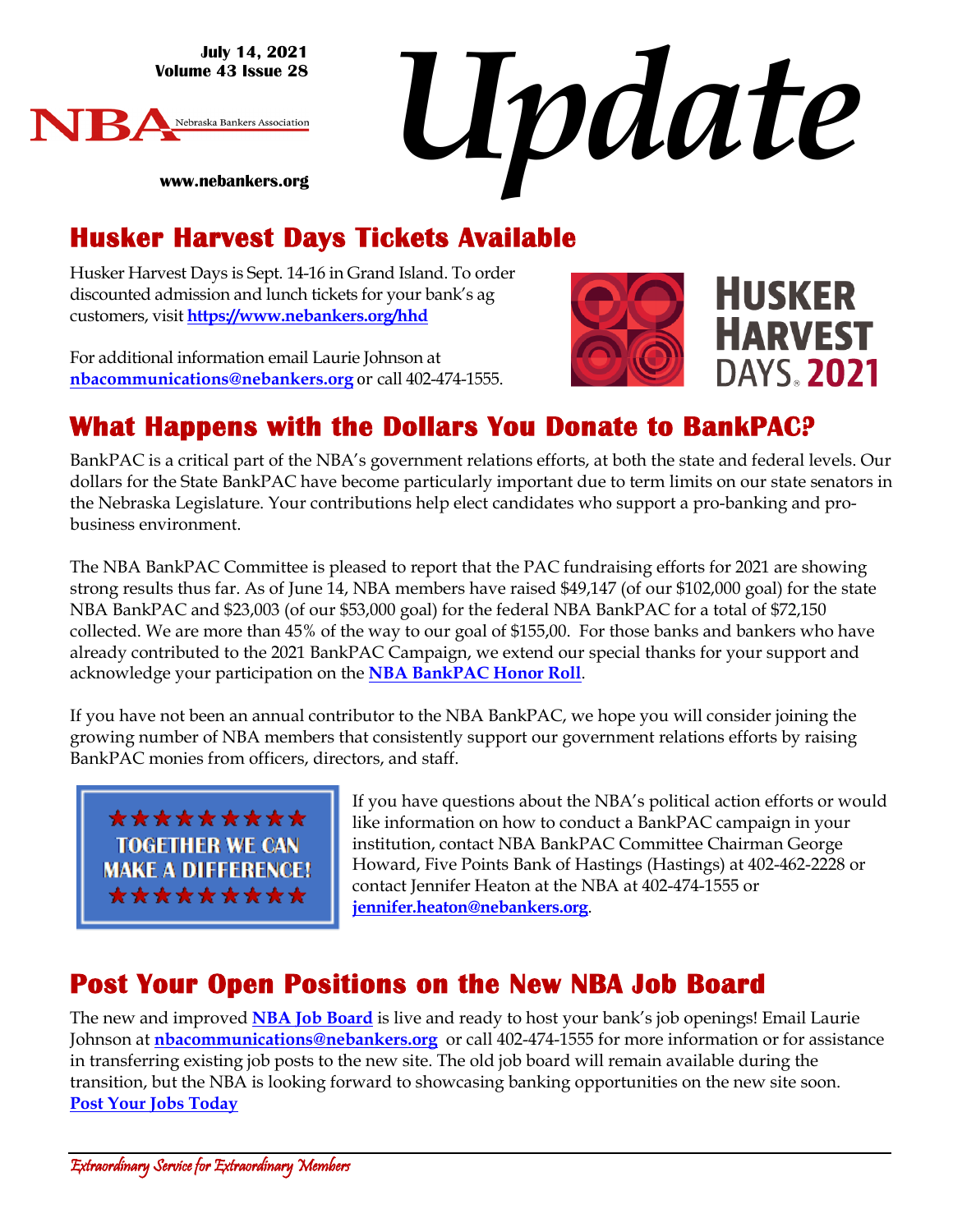#### **NBA Joins Common Sense Nebraska Coalition**

The NBA joined a coalition of Nebraska agriculture and business groups to respond to the Biden administration's recent commitment to Waters of the U.S. regulations. The coalition is focused on preserving private property rights and limiting federal regulatory authority. **[Learn More](https://www.nefb.org/newsroom/news-releases/3666-nebraska-coaliton-reunites-to-engage-in-waters-of-the-u-s-wotus-rule-rewrite)**

#### **Special Redistricting Legislative Session Planned**

Speaker of the Nebraska Legislature Mike Hilgers of Lincoln announced plans to hold a redistricting special session in mid-September. The special session will cover redistricting legislative, congressional and other governing districts based on final population figures from the U.S. Census Bureau. The data from the Bureau is expected in mid-August.

#### **Executive Order on Competition in the U.S. Economy**

President Biden issued a wide-ranging executive order on competition issues across the U.S. economy. Among provisions related to the financial services industry, the order calls on the Consumer Financial Protection Bureau to complete its implementation of Section 1033 of the Dodd-Frank Act and to enforce the prohibition on unfair, deceptive or abusive acts and practices consistently with Section 1031 of Dodd-Frank. The order also calls for the Justice Department and federal banking regulators to review current policies on bank mergers and for the Treasury Department to report on the effects of large tech companies' and other nonbanks' entry into financial services.

**[Read the Order](https://www.whitehouse.gov/briefing-room/presidential-actions/2021/07/09/executive-order-on-promoting-competition-in-the-american-economy/)**

#### **Proposed Third-Party Risk Management Guidance**

The Federal Reserve, the Federal Deposit Insurance Corporation (FDIC) and the Office of the Comptroller of the Currency (OCC) released a joint proposal regarding bank risks associated with third-party relationships, such as those with fintechs.

**[Read the Proposal](https://www.fdic.gov/news/press-releases/2021/pr21061a.pdf)**

#### **LIBOR Rate Transition Plan Approved by CFTC Committee**

The Commodity Futures Trading Commission's (CFTC) Market Risk Advisory Committee yesterday recommended SOFR First as a market best practice. SOFR First is a four-phase initiative for switching trading conventions from LIBOR to the Secured Overnight Financing Rate (SOFR). SOFR First is a four-phase initiative for switching trading conventions from LIBOR to the Secured Overnight Financing Rate (SOFR), the Alternative Reference Rates Committee's preferred LIBOR replacement for U.S. dollar-denominated linear interest rate swaps, cross currency swaps, non-linear derivatives and exchange traded derivatives. Phase one would occur on July 26, when interdealer brokers would replace their trading of LIBOR linear swaps with trading of SOFR linear swaps. **[Learn More](https://www.cftc.gov/PressRoom/PressReleases/8409-21)**

#### **Pandemic Assistance for Livestock Producers**

Livestock and poultry producers who suffered losses during the pandemic due to insufficient access to processing can apply for assistance for those losses and the cost of depopulation and disposal of the animals. The Pandemic Livestock Indemnity Program is part of USDA's Pandemic Assistance for Producers initiative. Livestock and poultry producers can apply for assistance through USDA's Farm Service Agency July 20 through Sept. 17, 2021.

**[Learn More](https://www.fsa.usda.gov/news-room/news-releases/2021/usda-to-provide-pandemic-assistance-to-livestock-producers-for-animal-losses)**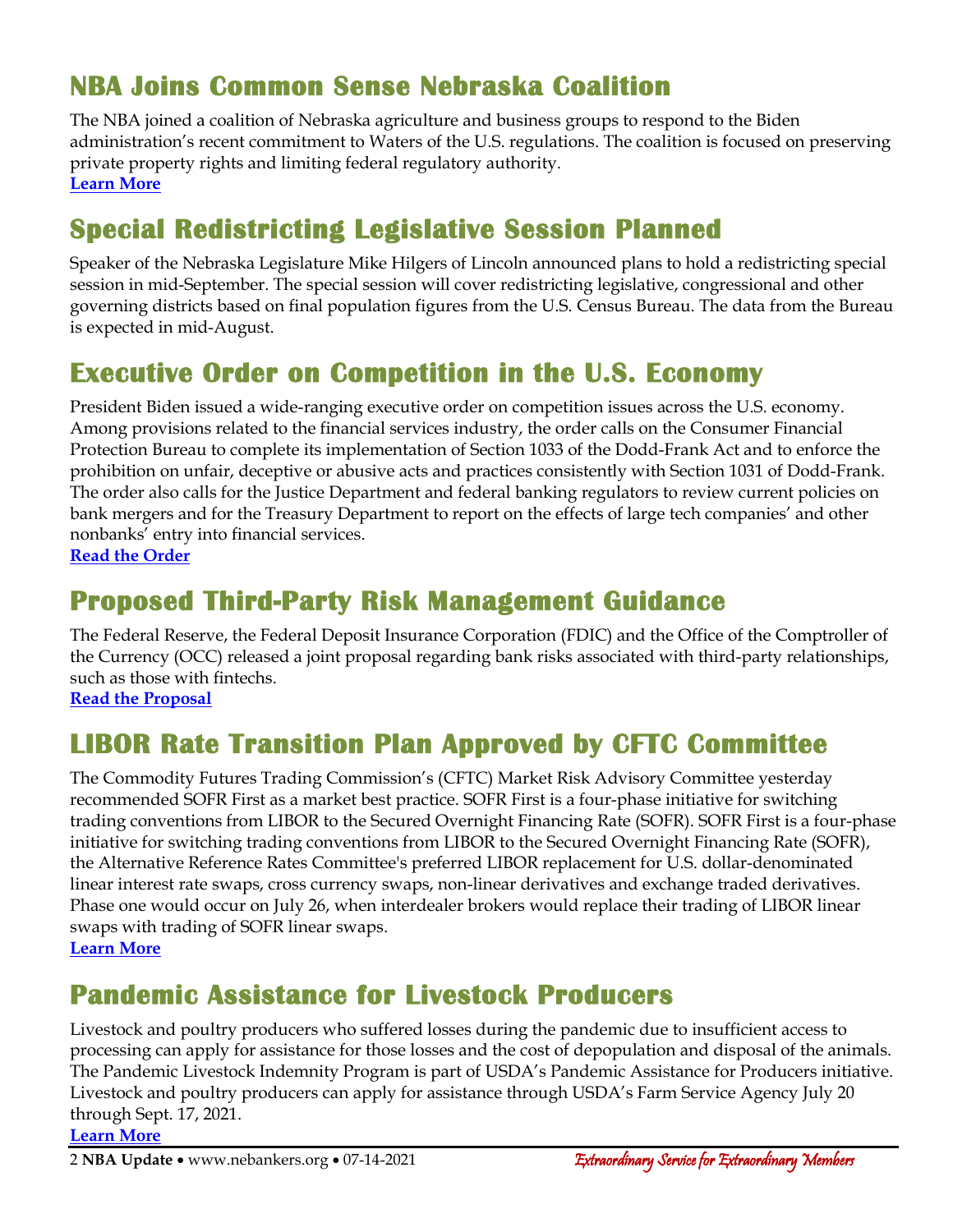## **Training and Networking Opportunities**

Mark your calendar and join the NBA and fellow bankers for one of the many upcoming in-person events.

- **August 5-6 -** Young Bankers of Nebraska (YBON) Annual Conference, Omaha
- **August 17-18 -** Real Estate Lending Compliance Conference, Lincoln
- **August 24 –** Opening New Accounts in Nebraska Workshop, Kearney
- **August 25 –** Opening New Accounts in Nebraska Workshop, Lincoln
- **September 2**-**3 –** Fall Agri-business Conference, Lincoln

To register and see the complete event schedule, visit the **[NBA Event Calendar](https://web.nebankers.org/events)**.

#### **Why should young bankers attend YBON?**

"YBON is the perfect conference for any position within banking to attend as there is such a wide range of topics covered. My staff and I have all walked away from every conference with new and fresh ideas to improve personally and professionally with our careers. I highly recommend any level of employee attend."

*-YBON Committee Member Brandi Peatrowksy, Equitable Bank (Omaha)*

#### **Enter the ABA Brand Slam**

The ABA Brand Slam honors the best bank marketing campaigns. Entries are due by Aug. 9.

Banks of all sizes can enter their July 1, 2020 to June 30, 2021 marketing efforts in the following categories:

- Video
- Integrated marketing
- Website redesign
- Public relations/community engagement
- Social media
- Crisis communications
- Out-of-the-box idea

**[Learn More and Enter](https://www.aba.com/banking-topics/communications/marketing/brand-slam)**



If you need some inspiration, check out two of last year's winners:

- **[Dog Days of Summer](https://www.youtube.com/watch?v=9cdnqJr6X58)** by MNB (McCook), Out-of-the-Box Idea Winner
- **[Skater Dudes Promote Digital Platform](https://www.youtube.com/watch?v=cINbG6VPmaI)  [Upgrade](https://www.youtube.com/watch?v=cINbG6VPmaI)** by Town & Country Bank (Ravenna), Social Media Campaign Winner

#### **Scenes of Nebraska Calendars and Football Schedules**

There are only two weeks left to place your calendar order! The \$.99 per calendar price is extended to July 31.

• **[Place Your Calendar Order](https://www.nebankers.org/calendars.html)**

Husker Football schedules are currently being shipped to banks that pre-ordered. There's still time to place your order!

• **[Place Your Football Schedule Order](https://www.nebankers.org/footballschedules.html)**